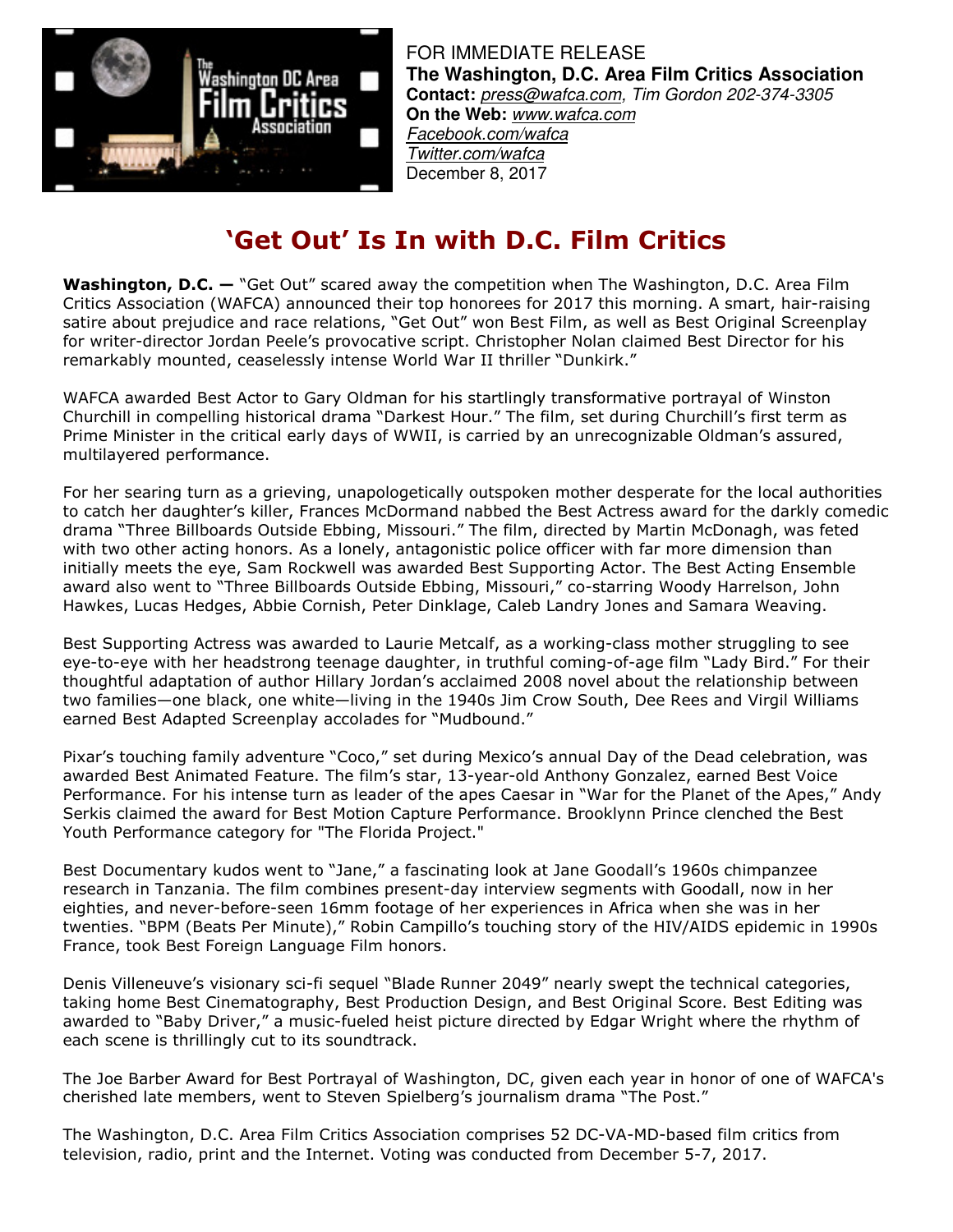### **THE 2017 WAFCA AWARD WINNERS:**

**Best Film:** Get Out

**Best Director:** Christopher Nolan (Dunkirk)

**Best Actor:** Gary Oldman (Darkest Hour)

**Best Actress:** Frances McDormand (Three Billboards Outside Ebbing, Missouri)

**Best Supporting Actor:** Sam Rockwell (Three Billboards Outside Ebbing, Missouri)

**Best Supporting Actress:** Laurie Metcalf (Lady Bird)

**Best Acting Ensemble:** Three Billboards Outside Ebbing, Missouri

**Best Youth Performance:** Brooklynn Prince (The Florida Project)

**Best Voice Performance:** Anthony Gonzalez (Coco)

**Best Motion Capture Performance:** Andy Serkis (War for the Planet of the Apes) **Best Original Screenplay:** Jordan Peele (Get Out)

**Best Adapted Screenplay:** Virgil Williams and Dee Rees (Mudbound)

**Best Animated Feature:** Coco

**Best Documentary:** Jane

**Best Foreign Language Film:** BPM (Beats Per Minute)

**Best Production Design:** Production Designer: Dennis Gassner; Set Decorator: Alessandra Querzola (Blade Runner 2049)

**Best Cinematography:** Roger A. Deakins, ASC, BSC (Blade Runner 2049)

**Best Editing:** Paul Machliss, ACE; Jonathan Amos, ACE (Baby Driver)

**Best Original Score:** Hans Zimmer and Benjamin Wallfisch (Blade Runner 2049)

**The Joe Barber Award for Best Portrayal of Washington, DC:** The Post

## **The 2017 WAFCA AWARD NOMINEES WERE:**

#### **Best Film:**

Call Me by Your Name Dunkirk Get Out Lady Bird Three Billboards Outside Ebbing, Missouri

#### **Best Director:**

Guillermo del Toro (The Shape of Water) Greta Gerwig (Lady Bird) Christopher Nolan (Dunkirk) Jordan Peele (Get Out) Dee Rees (Mudbound)

#### **Best Actor:**

Timothée Chalamet (Call Me by Your Name) Daniel Day-Lewis (Phantom Thread) James Franco (The Disaster Artist) Daniel Kaluuya (Get Out) Gary Oldman (Darkest Hour)

#### **Best Original Screenplay:**

Emily V. Gordon & Kumail Nanjiani (The Big Sick) Jordan Peele (Get Out) Greta Gerwig (Lady Bird) Martin McDonagh (Three Billboards Outside Ebbing, Missouri) Guillermo del Toro & Vanessa Taylor (The Shape of Water)

#### **Best Adapted Screenplay:**

Hampton Fancher & Michael Green, Story by Hampton Fancher (Blade Runner 2049) James Ivory (Call Me by Your Name) Scott Neustadter & Michael H. Weber (The Disaster Artist) Aaron Sorkin (Molly's Game) Virgil Williams and Dee Rees (Mudbound)

#### **Best Animated Feature:**

The Breadwinner Coco Despicable Me 3 The LEGO Batman Movie Loving Vincent